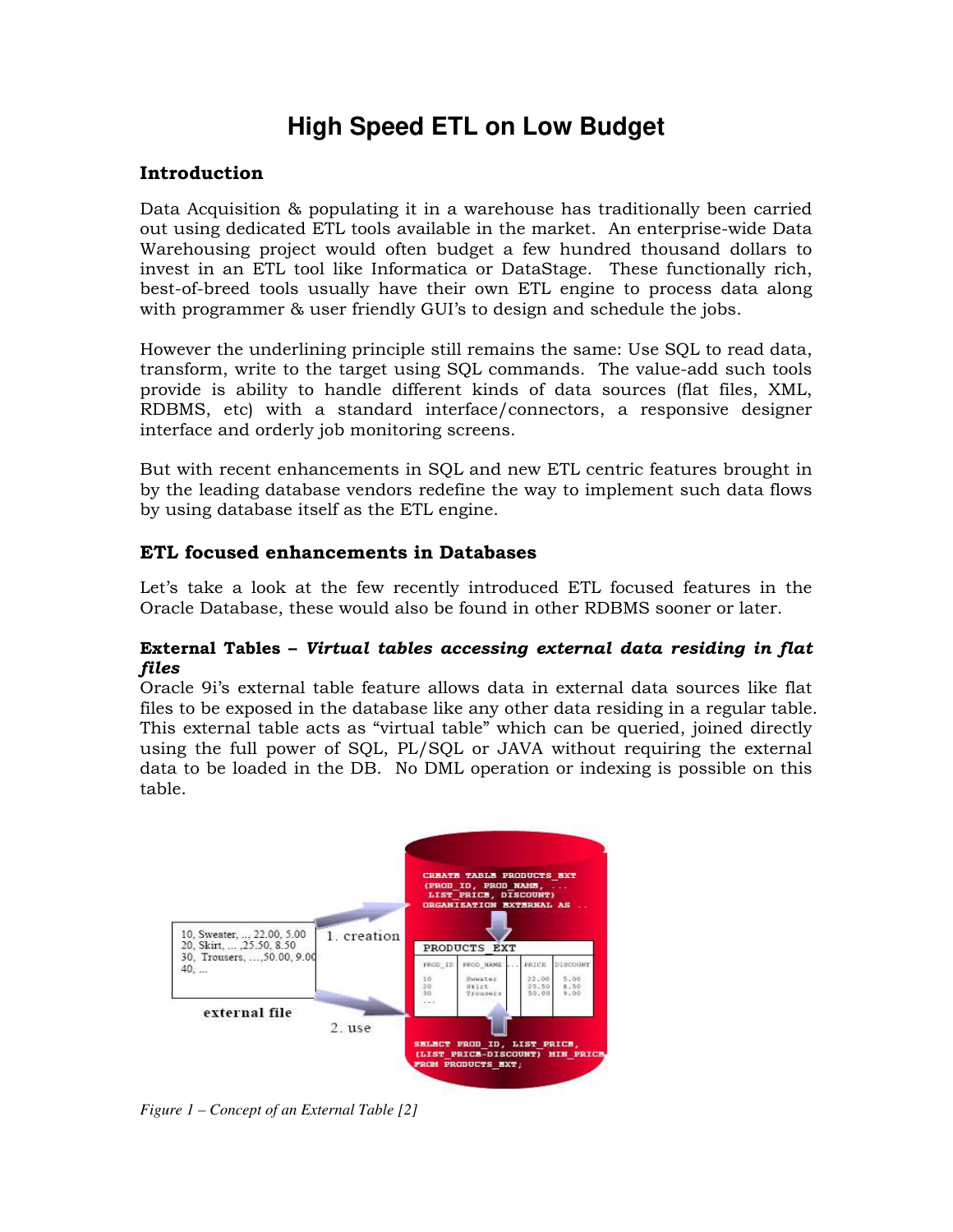#### **Table functions –** *Pipelined & Parallel execution of transformations implemented in PL/SQL, C or Java*

In a typical ETL process data extracted from a source system passes through a sequence of transformations before being loaded into the Data Warehouse. When results of a transformation are too large to fit in the memory, they must be staged intermediately in tables or flat files. This data is then read and processed as input to the next transformation in the sequence.

Such scenarios can however be done without requiring the use of staging tables, which interrupt the data flow through various transformation steps.

Table function is a function that can take a set of rows as input and produce a set of rows as output. These set of rows are processed iteratively in subsets, thus enabling a *pipelined* mechanism to stream these subset results from one transformation to the next before the first operation is finished. Further more they can be processed transparently in parallel.



*Figure 2 – Table Function Example [1]* 

#### **Upsert Functionality –** *Conditional Updates & Inserts in one pass*

Very often an Upsert logic needs to be incorporated in ETL. Insert a given a row if it's entirely new, if not then update the previously existing row in the target table. This functionality is delivered by the MERGE statement in SQL providing the ability to Update or Insert a row conditionally in a table. The MERGE syntax is now part of the SQL:2003 standard and is supported by most Database vendors in their latest releases.

## **Case Study**

Let's instantiate this idea with a case study using these ETL focused features to drive home the point.

Figure 1 & 2 are screen shots of a mapping done with an industry standard ETL tool. It does the following –

Source data coming in flat files had to undergo some transformation before being "Upserted" (Insert if not exists, else Update) to the target DW tables.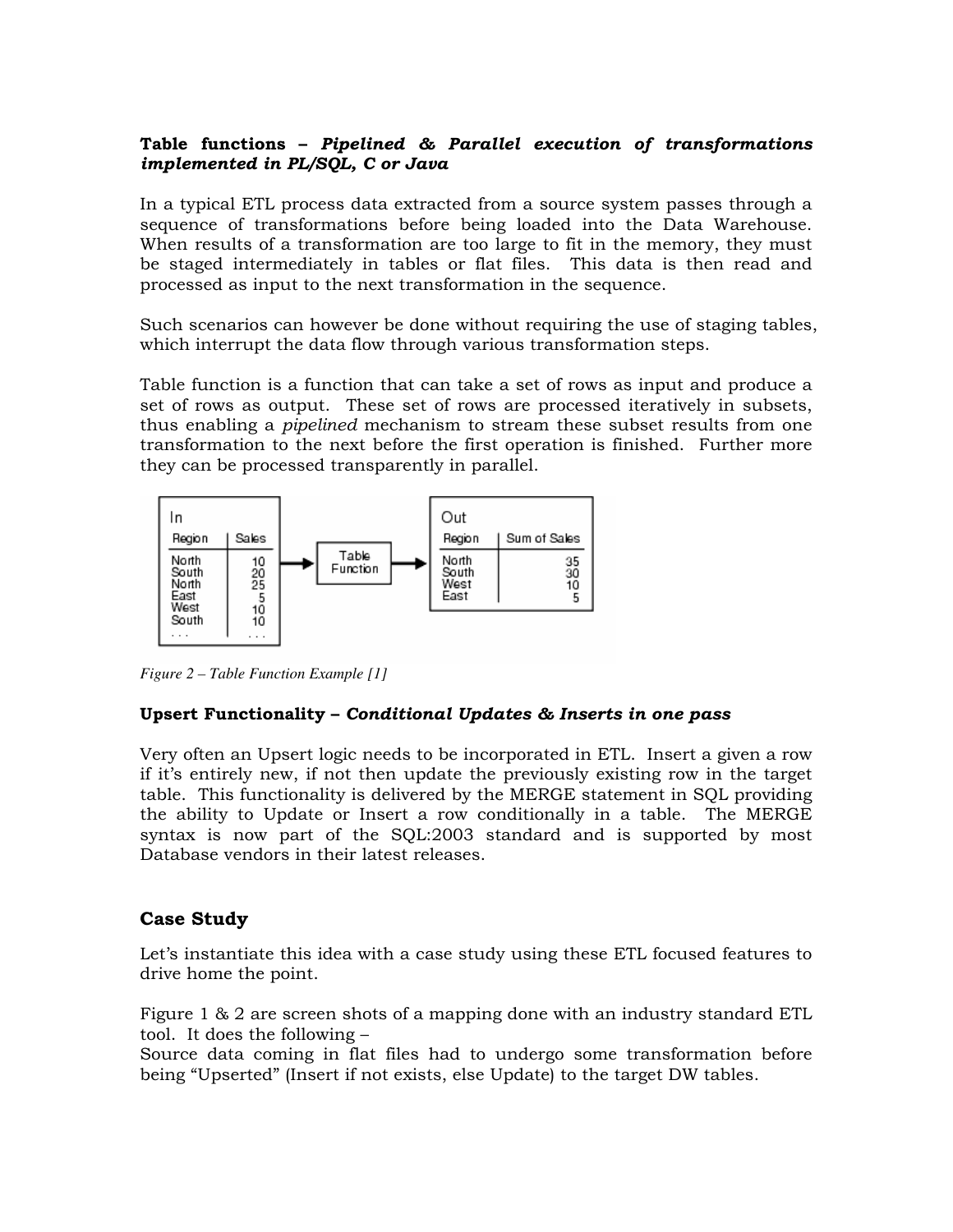

*Figure 3 – Mapping for Step STG1*  $\rightarrow$  *STG2* 



*Figure 4 – Mapping for Step STG2*  $\rightarrow$  *DW* 

In line with environment setup at the customer, the loading process is phased in 3 steps: Flat file  $\rightarrow$  STG 1  $\rightarrow$  STG2  $\rightarrow$  DW

Step 1: We used SQL\* Loader to load STG1 i.e. Staging Area 1 (Some tool constraints prevented us from using the ETL tool to do this), alternatively an ETL mapping can do this too. Data from files is brought in "as is" to a table.

Step 2: STG1 to STG2 (Staging Area 2) is a mapping with transformations, followed by "Upsert" functionality on STG2 table.

Step 3: STG2 to DW mapping is a direct move to DW target with a current date lookup.

We tried to achieve the same using native SQL & PL/SQL features and were able to cover all three steps & execute it in one command!

Here's how we address each step of the ETL data flow using the alternative approach -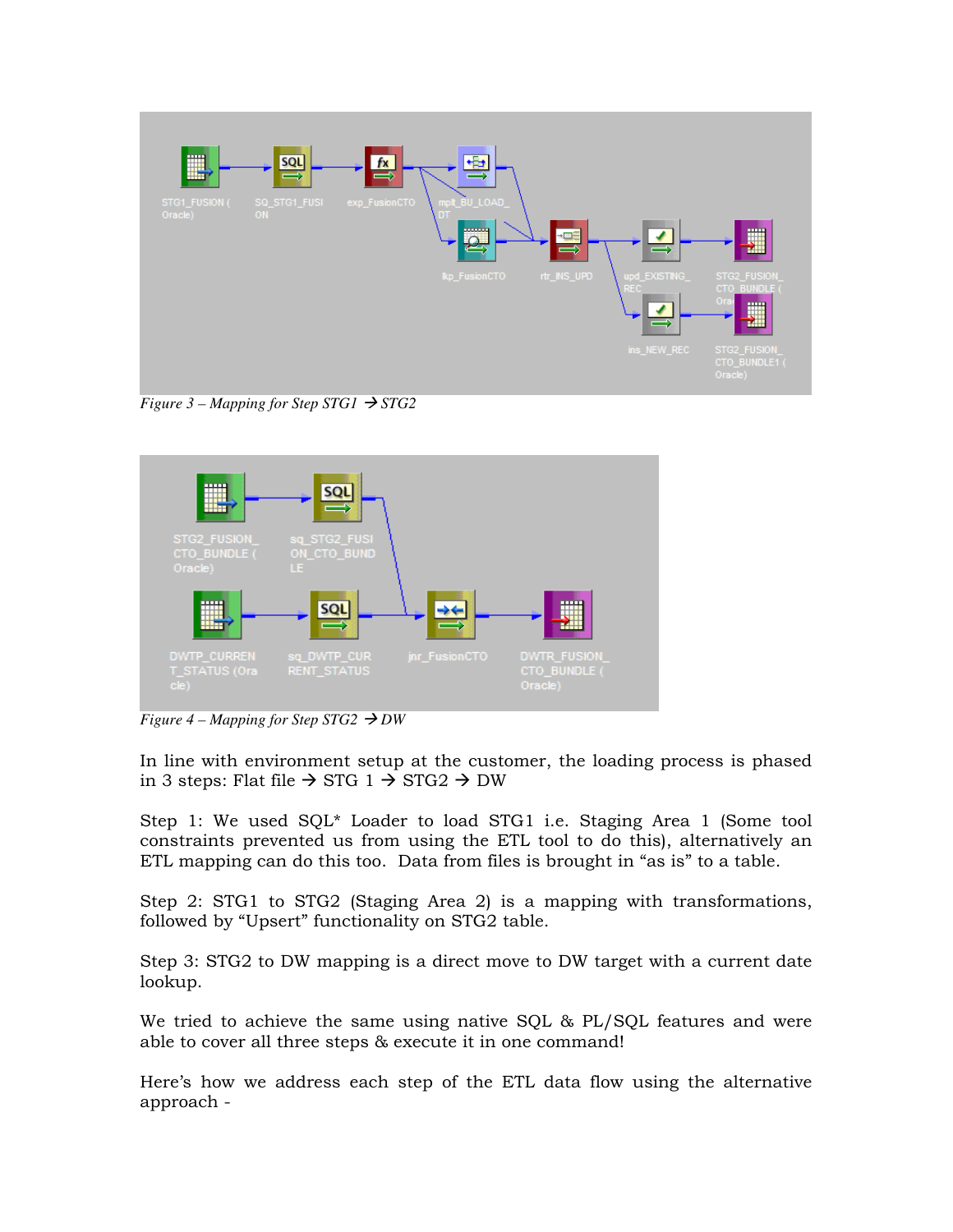Step 1: Use *External tables* to read from flat files, no need to load in a physical table in STG1. Instead of having a populated STG1 table, just use  $Select *$ from <External table>

Step 2: The Select from external table will serve as an input to a *Pipelined Table function*. Any complex transformations can be coded in the table function. This table function spits out a table of records as soon as they are processed.

Step 3: Use a MERGE SQL statement for Upsert functionality. This SQL command calls the table function (which reads from External table, performs transformations on the fly and delivers a transformed data stream for the upsert) and updates records that already exist, if not then inserts.



*Figure5 – Schematic showing staged data flow v/s data flow with on-the-fly transformations [2]* 

As depicted in Figure 5, the contemporary process of using SQL\*loader, mappings & Staging tables to populate the warehouse can also be achieved using a simple SQL. Below is the MERGE statement which delivers the entire process in one go -

```
MERGE INTO dwtr_fusion_cto_bundle d -- Upsert command
USING (Select * From TABLE(fusion_feed)) f -- Calling a table
function 
ON (d.heart_order_number = f.heart_order_number AND 
     d.heart_item_number = f.heart_item_number) 
WHEN MATCHED THEN 
UPDATE SET d.load_date = d.load_date 
WHEN NOT MATCHED THEN
```